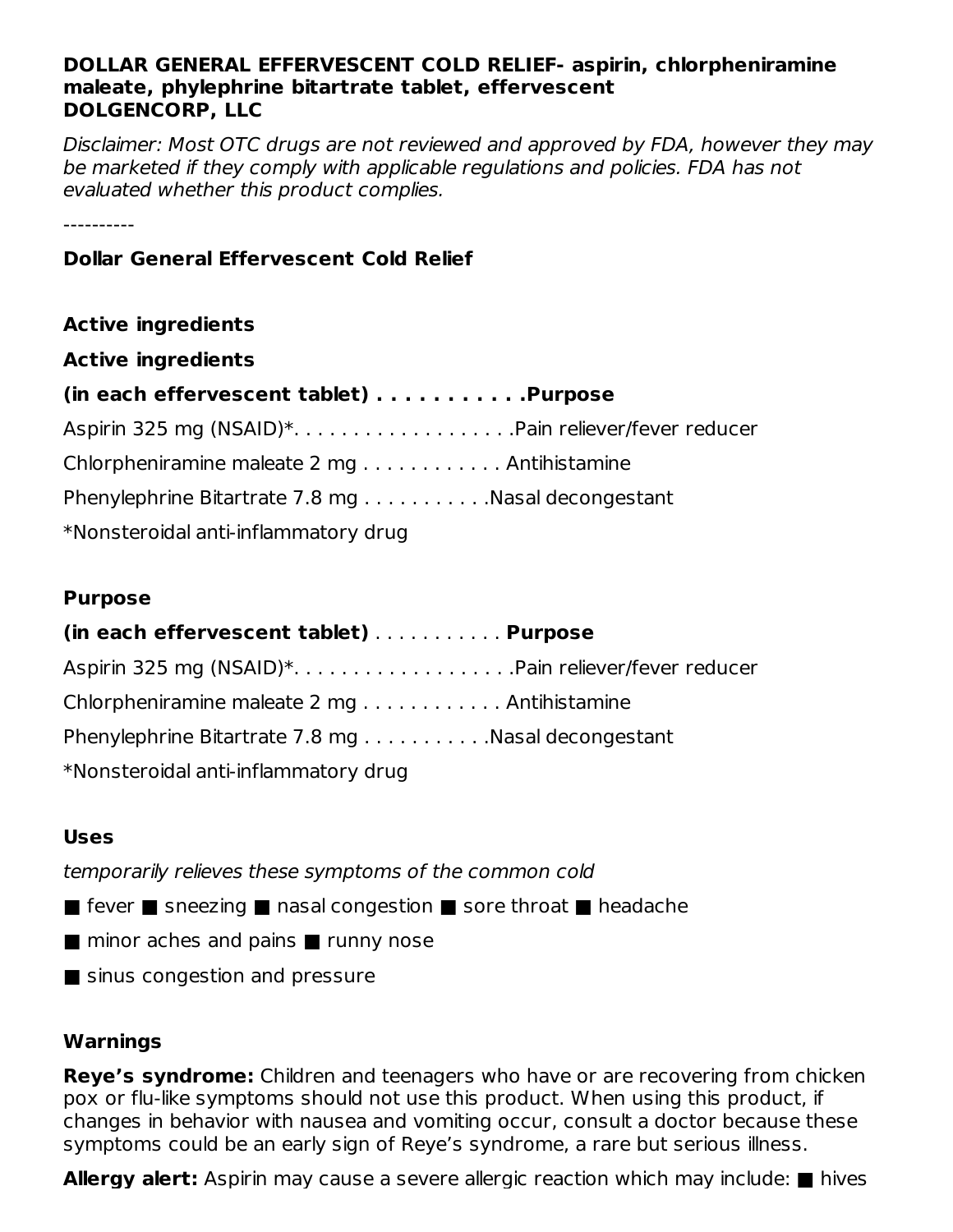**Allergy alert:** Aspirin may cause a severe allergic reaction which may include: ■ hives  $\blacksquare$  facial swelling  $\blacksquare$  asthma (wheezing)  $\blacksquare$  shock

**Stomach bleeding warning:** This product contains a nonsteroidal anti-inflammatory drug (NSAID), which may cause severe stomach bleeding. The chance is higher if you

■ are age 60 or older ■ have had stomach ulcers or bleeding problems ■ take a blood thinning (anticoagulant) or steroid drug ■ take other drugs containing prescription or nonprescription NSAIDs (aspirin, ibuprofen, naproxen, or others) ■ have 3 or more alcoholic drinks every day while using this product ■ take more or for a longer time than directed

**Sore throat warning:** If sore throat is severe, persists for more than 2 days, is accompanied or followed by fever, headache, rash, nausea, or vomiting, consult a doctor promptly.

# **Do Not Use**

■ if you have ever had an allergic reaction to any other pain reliever/fever reducer

■ if you are allergic to aspirin ■ if you are now taking a prescription monoamine oxidase inhibitor (MAOI) (certain drugs for depression, psychiatric or emotional conditions, or Parkinson's disease), or for 2 weeks after stopping the MAOI drug. If you do not know if your prescription drug contains an MAOI, ask a doctor or pharmacist before taking this product.

# **Ask a doctor before use if**

■ stomach bleeding warning applies to you ■ you have a history of stomach problems, such as heartburn ■ you have high blood pressure, heart disease, liver cirrhosis, or kidney disease ■ you are taking a diuretic ■ you are taking sedatives or tranquilizers. **You have ■** glaucoma ■ diabetes ■ thyroid disease ■ trouble urinating due to an enlarged prostate gland ■ a breathing problem such as emphysema or chronic bronchitis ■ been placed on a sodium-restricted diet

# **Ask a doctor or pharmacist before use if you are**

■ presently taking a prescription drug

■ taking a prescription drug for anticoagulation (thinning the blood), diabetes, gout or arthritis

# **When using this product**

do not take more than 8 tablets (adults and children 12 years and over) in a 24-hour period or as directed by a doctor.

■ do not use more than directed

■ you may get drowsy

■ avoid alcoholic drinks

 $\blacksquare$  excitability may occur, especially in children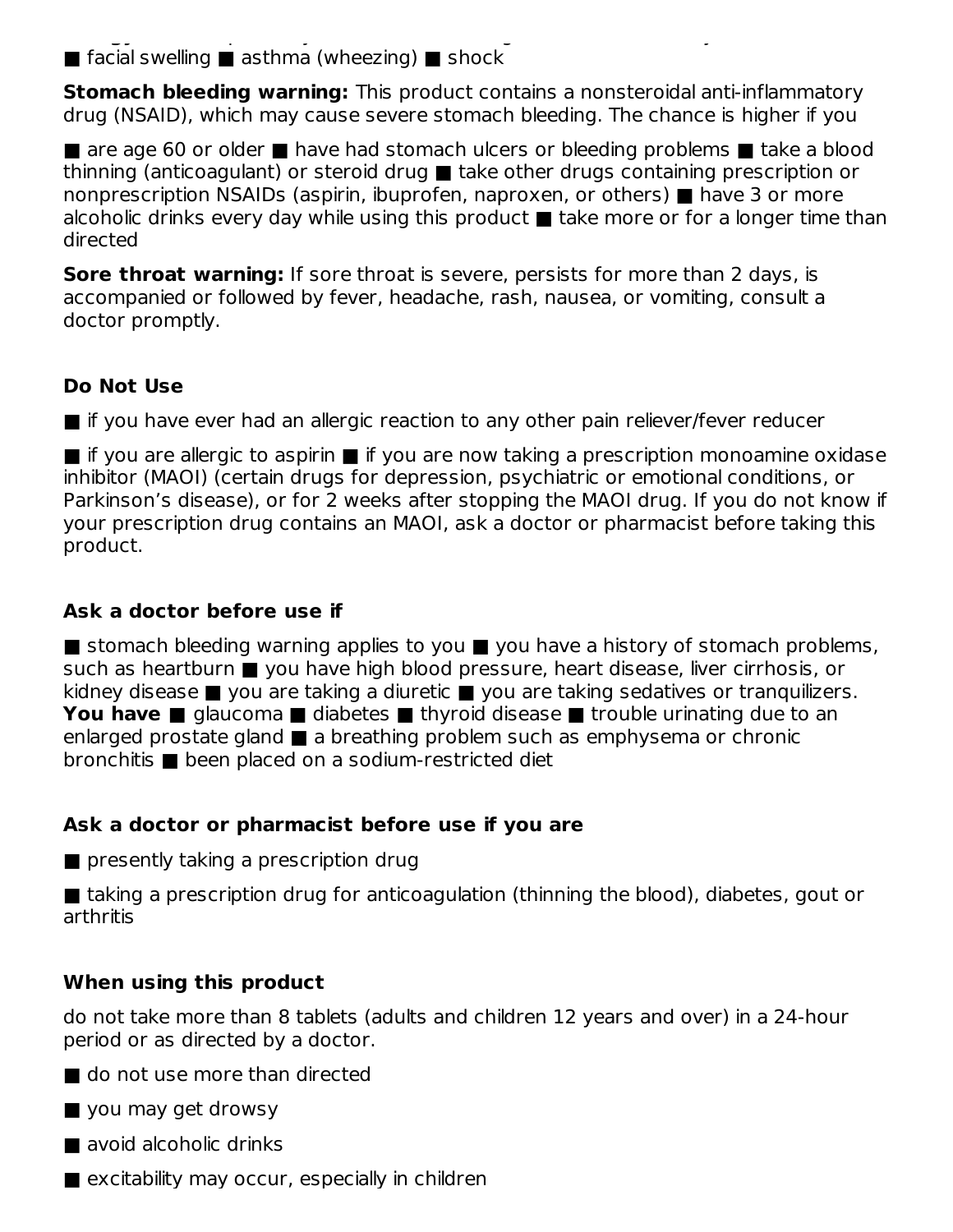■ alcohol, sedatives and tranquilizers may increase drowsiness

■ be careful when driving a motor vehicle or operating machinery

#### **Stop use and ask a doctor if**

■ you experience any of the following signs of stomach bleeding

■ feel faint ■ vomit blood ■ have bloody or black stools ■ have stomach pain that does not get better

- an allergic reaction occurs. Seek medical help right away.
- pain or nasal congestion gets worse or lasts more than 7 days
- fever gets worse or lasts more than 3 days

 $\mathbb{R}^n$  are children in children in children in children in children in children in children in children in children in children in children in children in children in children in children in children in children in ch

- new symptoms occur
- redness or swelling is present
- ringing in the ears or a loss of hearing occurs
- nervousness, dizziness or sleeplessness occurs

#### **If pregnant or breast-feeding,**

ask a health professional before use. **It is especially important not to use aspirin during the last 3 months of pregnancy unless definitely directed to do so by a doctor because it may cause problems in the unborn child or complications during delivery.**

#### **Keep out of reach of children.**

**Keep out of reach of children.**

#### **In case of overdose,**

get medical help or contact a Poison Control Center right away.

#### **Directions**

■ do not use more than directed (see overdose warning)

■ adults and children 12 years and over: take 2 tablets completely dissolved in 4 ounces of water every 4-6 hours

- do not take more than 8 tablets in 24 hours
- children under 12 years: ask a doctor

## **Other information**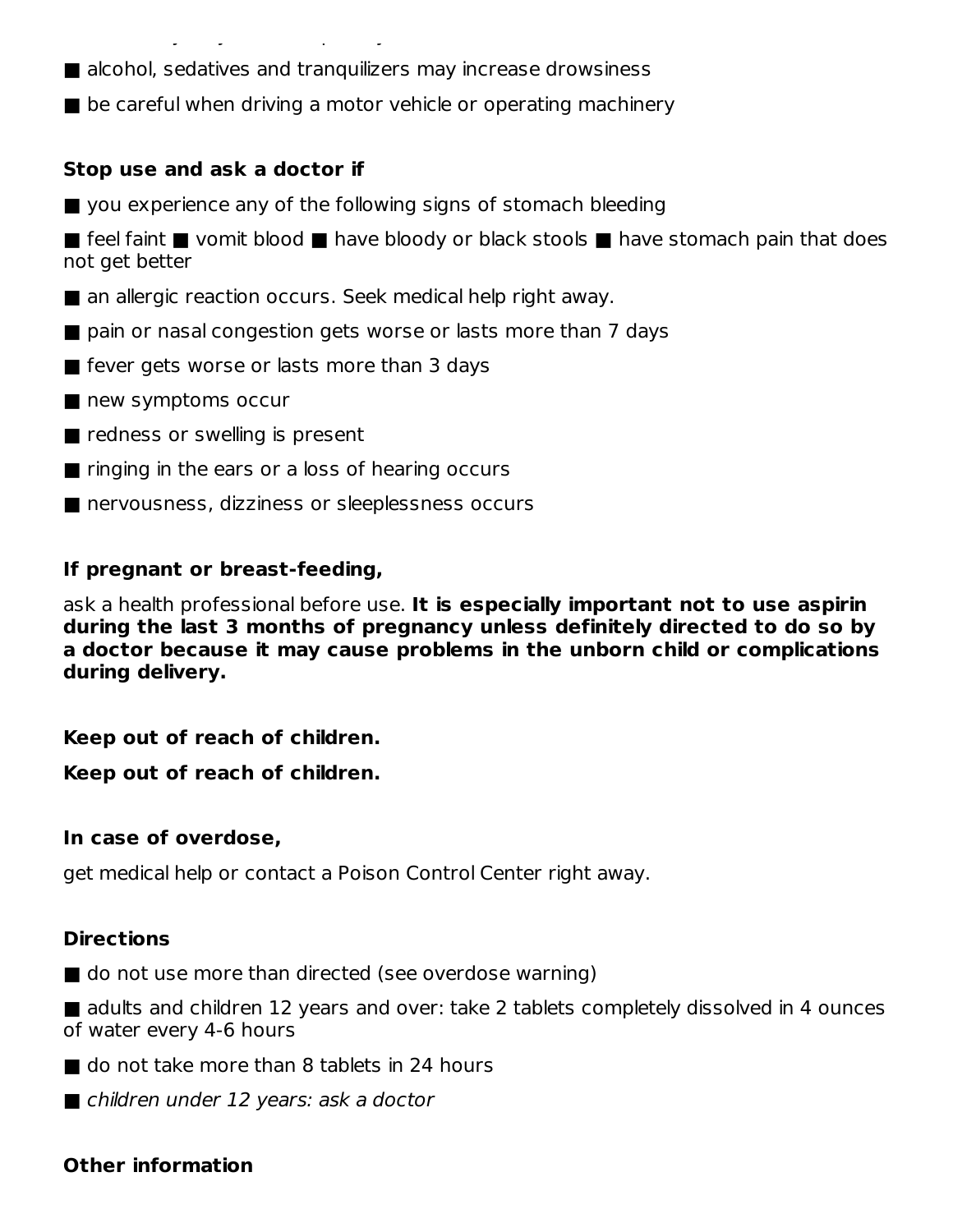#### **each tablet contains:**

sodium 464 mg

- phenylketonurics: contains phenylalanine 9 mg per tablet
- store at room temperature (59°-86°F)

# **Inactive ingredients**

acesulfame potassium, aspartame, citric acid, docusate sodium, flavors, mannitol, povidone, sodium benzoate, sodium bicarbonate

# **PACKAGE LABEL.PRINCIPAL DISPLAY PANEL**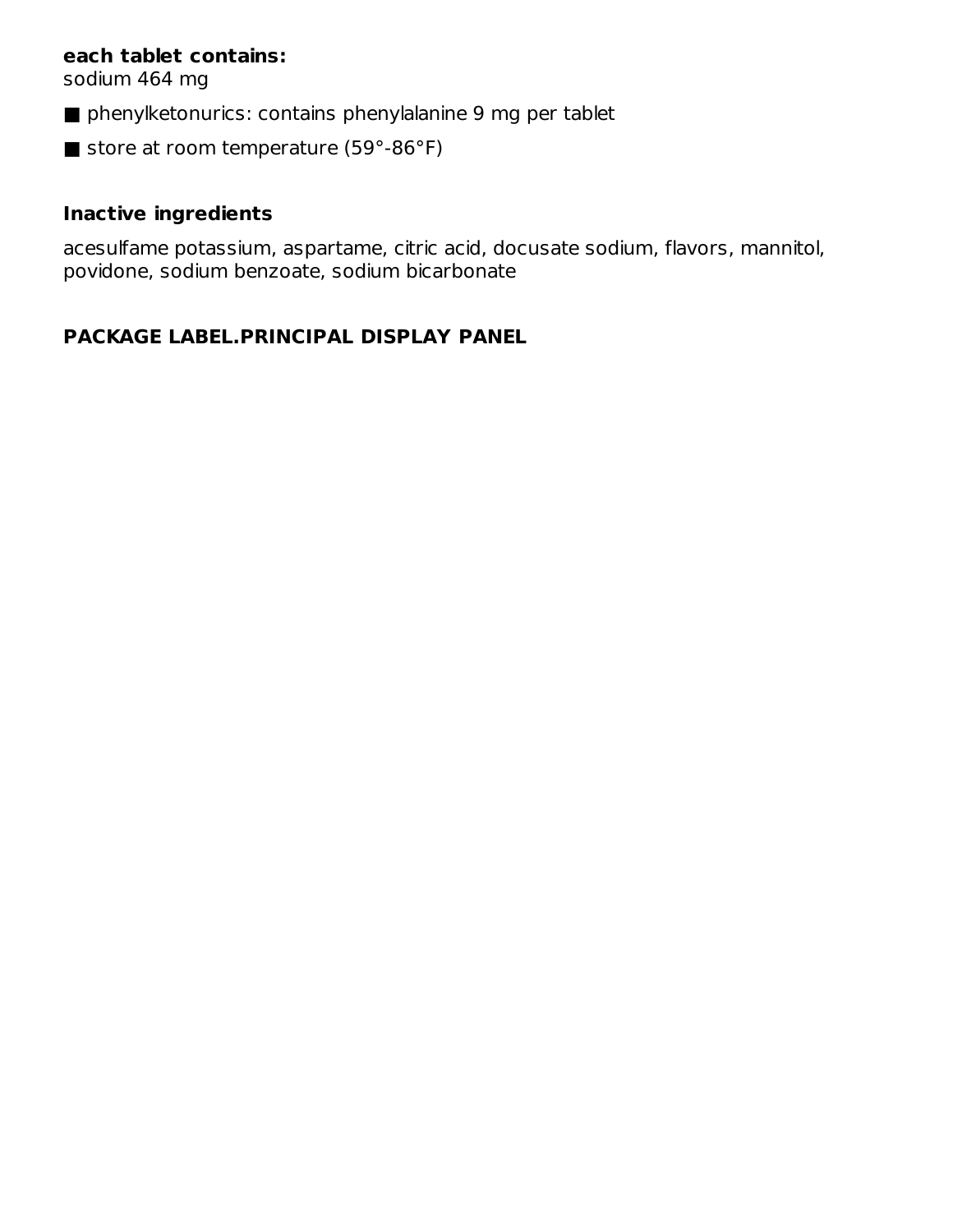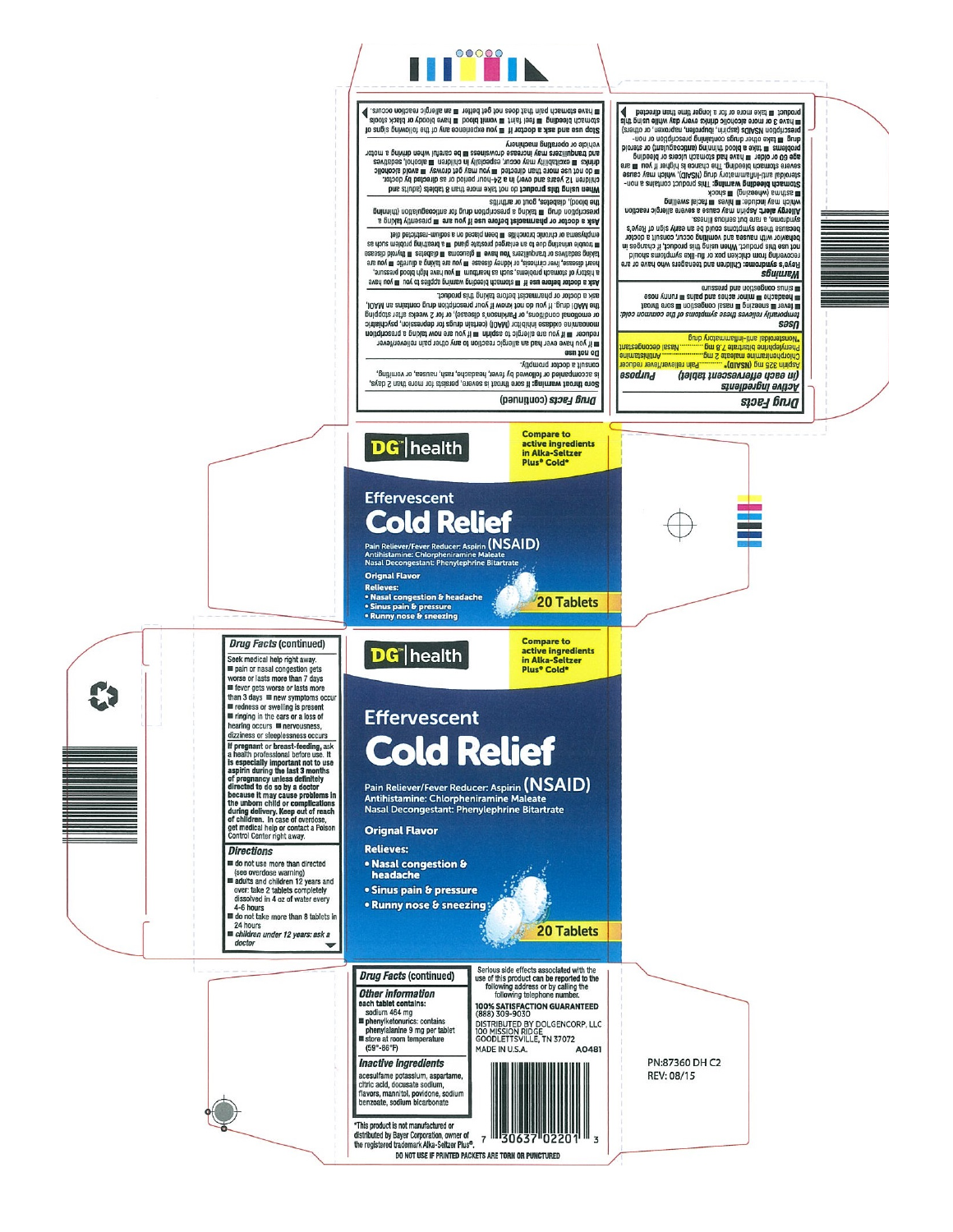# **DOLLAR GENERAL EFFERVESCENT COLD RELIEF**

aspirin, chlorpheniramine maleate, phylephrine bitartrate tablet, effervescent

|                                                                                     | <b>Product Information</b>                |                                         |                                                           |                                    |            |                                           |                                |                 |                                     |  |
|-------------------------------------------------------------------------------------|-------------------------------------------|-----------------------------------------|-----------------------------------------------------------|------------------------------------|------------|-------------------------------------------|--------------------------------|-----------------|-------------------------------------|--|
|                                                                                     | <b>Product Type</b>                       |                                         | <b>HUMAN OTC DRUG</b>                                     |                                    |            | <b>Item Code (Source)</b>                 |                                | NDC:55910-873   |                                     |  |
|                                                                                     | <b>Route of Administration</b>            |                                         | ORAL                                                      |                                    |            |                                           |                                |                 |                                     |  |
|                                                                                     |                                           |                                         |                                                           |                                    |            |                                           |                                |                 |                                     |  |
|                                                                                     |                                           |                                         |                                                           |                                    |            |                                           |                                |                 |                                     |  |
| <b>Active Ingredient/Active Moiety</b>                                              |                                           |                                         |                                                           |                                    |            |                                           |                                |                 |                                     |  |
| <b>Ingredient Name</b>                                                              |                                           |                                         |                                                           |                                    |            | <b>Basis of Strength</b>                  | <b>Strength</b>                |                 |                                     |  |
| ASPIRIN (UNII: R16CO5Y76E) (ASPIRIN - UNII:R16CO5Y76E)                              |                                           |                                         |                                                           |                                    |            | <b>ASPIRIN</b>                            | 325 mg                         |                 |                                     |  |
| CHLORPHENIRAMINE MALEATE (UNII: V1Q0090J9Z) (CHLORPHENIRAMINE -<br>UNII:3U6IO1965U) |                                           |                                         |                                                           |                                    |            | <b>CHLORPHENIRAMINE</b><br><b>MALEATE</b> | 2 <sub>mg</sub>                |                 |                                     |  |
| PHENYLEPHRINE BITARTRATE (UNII: 2703Q5ML57) (PHENYLEPHRINE -<br>UNII: 1WS 297W6MV)  |                                           |                                         |                                                           | PHENYLEPHRINE<br><b>BITARTRATE</b> |            |                                           |                                | 7.8 mg          |                                     |  |
|                                                                                     |                                           |                                         |                                                           |                                    |            |                                           |                                |                 |                                     |  |
| <b>Inactive Ingredients</b>                                                         |                                           |                                         |                                                           |                                    |            |                                           |                                |                 |                                     |  |
|                                                                                     |                                           |                                         | <b>Ingredient Name</b>                                    |                                    |            |                                           |                                | <b>Strength</b> |                                     |  |
|                                                                                     | <b>MANNITOL (UNII: 30WL53L36A)</b>        |                                         |                                                           |                                    |            |                                           |                                |                 |                                     |  |
|                                                                                     | POVIDONE K30 (UNII: U725QWY32X)           |                                         |                                                           |                                    |            |                                           |                                |                 |                                     |  |
|                                                                                     | <b>SODIUM BENZOATE (UNII: OJ245FE5EU)</b> |                                         |                                                           |                                    |            |                                           |                                |                 |                                     |  |
|                                                                                     | SODIUM BICARBONATE (UNII: 8MDF5V39QO)     |                                         |                                                           |                                    |            |                                           |                                |                 |                                     |  |
|                                                                                     | ACESULFAME POTASSIUM (UNII: 230V73Q5G9)   |                                         |                                                           |                                    |            |                                           |                                |                 |                                     |  |
|                                                                                     | <b>ASPARTAME (UNII: Z0H242BBR1)</b>       |                                         |                                                           |                                    |            |                                           |                                |                 |                                     |  |
| <b>ANHYDROUS CITRIC ACID (UNII: XF417D3PSL)</b>                                     |                                           |                                         |                                                           |                                    |            |                                           |                                |                 |                                     |  |
|                                                                                     | <b>DOCUSATE SODIUM (UNII: F05Q2T2JA0)</b> |                                         |                                                           |                                    |            |                                           |                                |                 |                                     |  |
|                                                                                     |                                           |                                         |                                                           |                                    |            |                                           |                                |                 |                                     |  |
| <b>Product Characteristics</b>                                                      |                                           |                                         |                                                           |                                    |            |                                           |                                |                 |                                     |  |
|                                                                                     | Color                                     |                                         | white                                                     | <b>Score</b>                       |            |                                           |                                | no score        |                                     |  |
|                                                                                     | <b>Shape</b>                              |                                         | <b>ROUND</b>                                              | <b>Size</b>                        |            |                                           |                                | 25mm            |                                     |  |
|                                                                                     | <b>Flavor</b>                             |                                         |                                                           | <b>Imprint Code</b>                |            |                                           |                                |                 |                                     |  |
|                                                                                     | <b>Contains</b>                           |                                         |                                                           |                                    |            |                                           |                                |                 |                                     |  |
|                                                                                     |                                           |                                         |                                                           |                                    |            |                                           |                                |                 |                                     |  |
|                                                                                     |                                           |                                         |                                                           |                                    |            |                                           |                                |                 |                                     |  |
|                                                                                     | <b>Packaging</b>                          |                                         |                                                           |                                    |            |                                           |                                |                 |                                     |  |
| #                                                                                   | <b>Item Code</b>                          |                                         | <b>Package Description</b>                                |                                    |            |                                           | <b>Marketing Start</b><br>Date |                 | <b>Marketing End</b><br><b>Date</b> |  |
| $\mathbf{1}$                                                                        | NDC:55910-873-<br>20                      | 10 in 1 CARTON                          |                                                           |                                    | 09/14/2015 |                                           |                                |                 |                                     |  |
| $\mathbf{1}$                                                                        |                                           | 2 in 1 POUCH; Type 0: Not a Combination |                                                           |                                    |            |                                           |                                |                 |                                     |  |
|                                                                                     | Product                                   |                                         |                                                           |                                    |            |                                           |                                |                 |                                     |  |
|                                                                                     |                                           |                                         |                                                           |                                    |            |                                           |                                |                 |                                     |  |
|                                                                                     | <b>Marketing Information</b>              |                                         |                                                           |                                    |            |                                           |                                |                 |                                     |  |
|                                                                                     | <b>Marketing</b><br>Category              |                                         | <b>Application Number or Monograph</b><br><b>Citation</b> |                                    |            |                                           | <b>Marketing Start</b><br>Date |                 | <b>Marketing End</b><br><b>Date</b> |  |
|                                                                                     |                                           |                                         |                                                           |                                    |            |                                           |                                |                 |                                     |  |